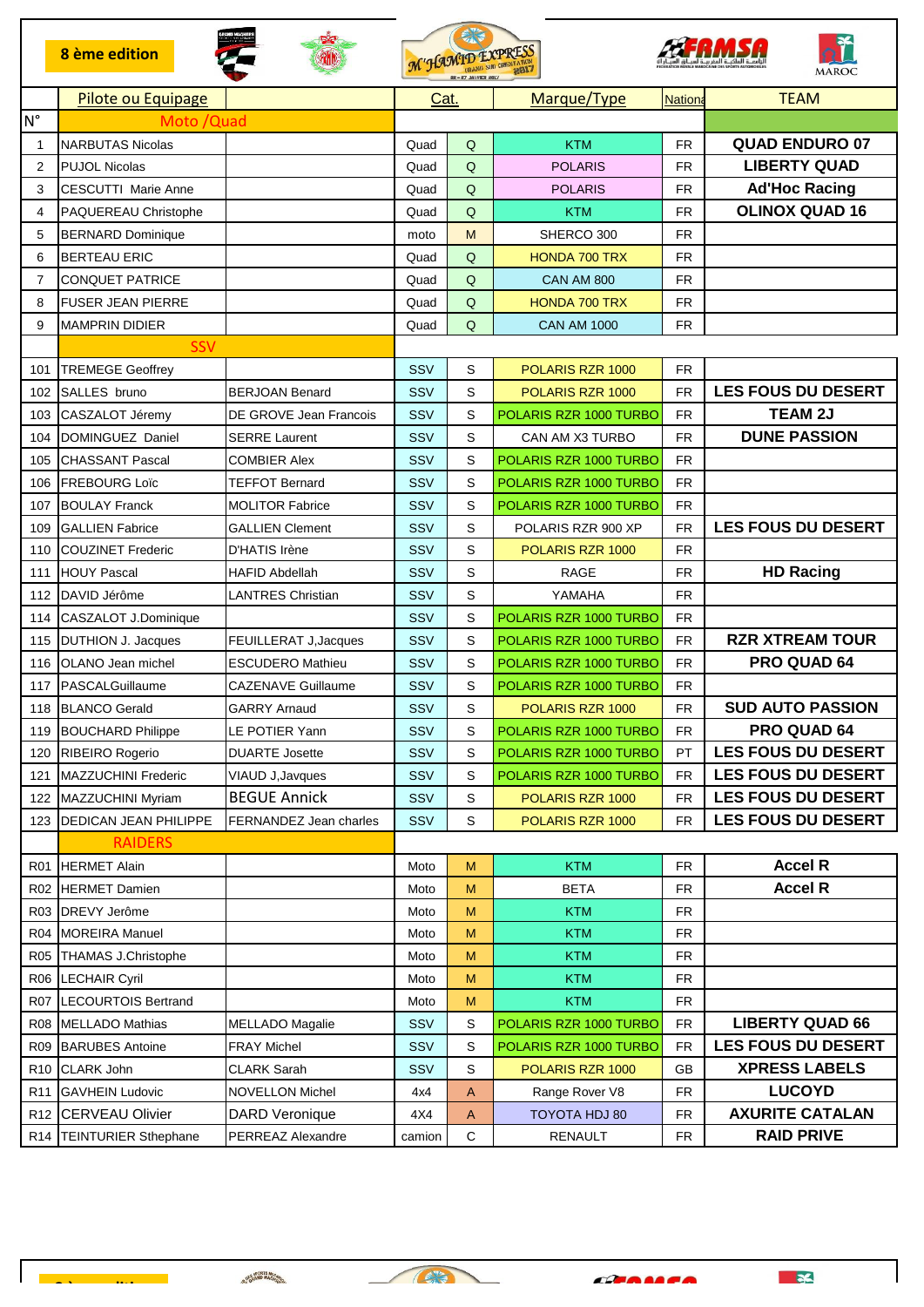









| Liste provisoire engagés M'HAMID EXPRESS 2017 |                          |                            |              |   |                         |                |                             |  |  |  |
|-----------------------------------------------|--------------------------|----------------------------|--------------|---|-------------------------|----------------|-----------------------------|--|--|--|
|                                               | Pilote ou Equipage       |                            | Cat.         |   | Marque/Type             | <b>Nationa</b> | <b>TEAM</b>                 |  |  |  |
|                                               | Auto - 4X4 - Buggy       |                            |              |   |                         |                |                             |  |  |  |
| 201                                           | <b>SALVATORE Michel</b>  | <b>WALOCHA Maxence</b>     | 4X4          | A | <b>SPRINGBOK Sadev</b>  | <b>FR</b>      | <b>COQUELLE</b>             |  |  |  |
| 201                                           | <b>ICOQUELLE Alain</b>   |                            |              |   |                         |                |                             |  |  |  |
| 202                                           | DARD Yvan pierre         | <b>SCHLATTER Isabelle</b>  | 4X4          | A | TOYOTA HDJ 80           | <b>FR</b>      | <b>TWIN FOR TWIN</b>        |  |  |  |
| 203                                           | BALTAZAR josé            | <b>GALVES Didier</b>       | <b>Buggy</b> | B | <b>RAGE 1400</b>        | <b>FR</b>      | <b>Team des Baroudeurs</b>  |  |  |  |
| 204                                           | <b>MORVAN Hervé</b>      | <b>JOLY Jean</b>           | 4X4          | A | TOYOTA HDJ 80           | FR.            | <b>ES BARODEURS DE GOVE</b> |  |  |  |
| 205                                           | <b>BARON Fabrizio</b>    | <b>TAMBORINI Marco</b>     | 4X4          | A | <b>RANGE ROVER V8</b>   |                | <b>BRADIPO Racing</b>       |  |  |  |
| 206                                           | DUCROUX Jean pierre      | <b>CHARTREZ Michel</b>     | 4x4          | A | <b>TOYOTA HDJ 80</b>    | <b>FR</b>      | <b>COQUELLE</b>             |  |  |  |
| 207                                           | <b>FOUBERT Marc</b>      | <b>MELLENTHIN Stéphane</b> | 4X4          | A | <b>TOMCAT V8</b>        | <b>FR</b>      | <b>FOPEM</b>                |  |  |  |
| 208                                           | <b>SALLIN Daniel</b>     | <b>CLOIX Jean Louis</b>    | 4X4          | A | <b>TOYOTA HZJ73</b>     | <b>FR</b>      | <b>TOY 71</b>               |  |  |  |
| 209                                           | <b>MENARDO</b> Eric      | LOPES Jean charles         | <b>Buggy</b> | B | <b>BOOXT SCORPIK</b>    | <b>FR</b>      | <b>RAID DES SABLES</b>      |  |  |  |
| 210                                           | <b>BUESA Pascal</b>      | <b>CALIR Yves</b>          | 4x4          | A | <b>TOYOTA HDJ 100</b>   | <b>FR</b>      | <b>GENERATION 4X4</b>       |  |  |  |
| 211                                           | <b>IMONMARCHE Pascal</b> | <b>BOURDOT Marie</b>       | 4x4          | A | <b>RANHDJ</b>           | <b>FR</b>      | <b>SCORPION RACING TEAM</b> |  |  |  |
| 212                                           | LANNEPOUDENX Jean luc    | BRAVO David                | 4X4          | A | TOYOTA HJ 61            | <b>FR</b>      | <b>SCORPION RACING TEAM</b> |  |  |  |
| 214                                           | <b>PAYEN Baptiste</b>    | <b>PAYEN Thomas</b>        | 4X4          | A | <b>RANGE ROVER V8</b>   | <b>FR</b>      | <b>TEAM PAYEN</b>           |  |  |  |
| 215                                           | <b>WITCH ALAIN</b>       | <b>QUETIER Francois</b>    | 4X4          | A | JEEP JK                 | <b>FR</b>      |                             |  |  |  |
| 216                                           | <b>HAMSAS Rachid</b>     |                            | 4X4          | A | <b>NISSAN PATROL V8</b> | <b>MAR</b>     |                             |  |  |  |
| 217                                           | NACQUART Jérome          | <b>LECOMTE Gregory</b>     | <b>Buggy</b> | B | <b>BOOXT SCORPIK</b>    | <b>FR</b>      | <b>COQUELLE</b>             |  |  |  |
| 218                                           | Dupuy Sylvain            | <b>DESAINDES Dominique</b> | 4X4          | A | <b>NISSAN PATROL</b>    | <b>FR</b>      | <b>TEAM LCDC</b>            |  |  |  |
| 219                                           | <b>ROGEL Patrice</b>     | <b>ROGEL Valerie</b>       | 4x4          | A | <b>TOYOTA HDJ 80</b>    | <b>FR</b>      |                             |  |  |  |
| 220                                           | <b>CLOAREC</b> Jean paul | <b>MAHE Frederic</b>       | <b>Buggy</b> | B | PREDATOR X18            | <b>FR</b>      | <b>EVO RACE</b>             |  |  |  |
| 221                                           | <b>LAROCHE Francis</b>   | <b>BOIRON Jacques</b>      | 4x4          | A | <b>ISUZU</b>            | <b>FR</b>      | <b>4X4 CHARENTE</b>         |  |  |  |